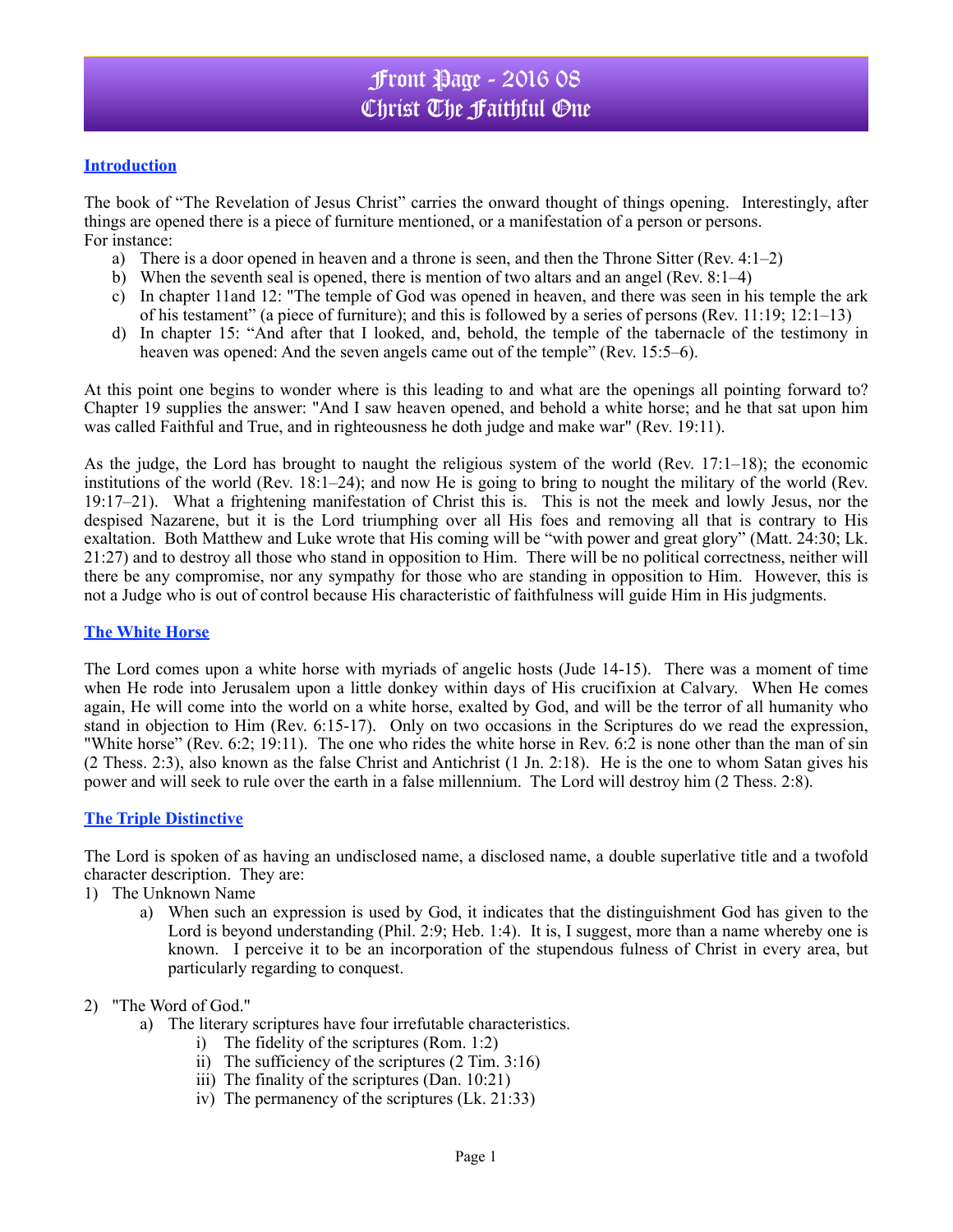# Front Page - 2016 08 Christ The Faithful One

- b) The same truths relate to the Lord. His fidelity is beyond questioning; His sufficiency will never wane to deficiency; His finality as Head and Judge will never be surpassed by another; and His permanency will never end. When He comes as the "Word of God," those who stand in opposition are doomed to failure. He is the Declarer of all the power and intensiveness of examination of God. He is, and ever was, and will be the full expression of the mind of God relative to the obstinacy and rebellion of all who oppose God and His purposes. He is God for, "In Him dwelleth all the fulness of the Godhead bodily" (Col. 2:9), and as God is unchangeable (Mal. 3:6), as the "Word of God" Christ is unchangeable and time will never weaken His authority.
- 3) "King of Kings, and Lord of Lords".
	- a) You will notice in Rev. 13:1 that the "beast", who will rise and rule all peoples, has ten crowns upon his ten horns signifying his supremacy over the ten kingdoms, and who deliver up their own authority to him (Rev. 17:12–14). These crowns are regal diadems (a different word from victors crowns) and only used for this evil usurper and the Lord Jesus, the rightful supreme ruler of heaven and earth (Matt. 28:18). In Rev. 19:12 reference is made to His wearing many crowns (diadems), for He is the King whose right it is to reign (Ezek. 21:27).
- 4) The twofold character description:
	- a) Besides these three names of significance, the Lord alone is qualified to bear the double appellation, "Faithful and True". He is:
		- i) The true bread (Jn. 6:32)
		- ii) The true vine  $($  Jn. 15:1)
		- iii) The true Light (Jn. 1:9)
		- iv) The true witness (Rev. 3:14)
		- v) And as the true God (1 Jn. 5:20).

As the Faithful and True He will righteously judge. "Faithful" means undeviating. "True" means unalloyed, that which is without corruption or mixture. He who was infinitely faithful and true to God, and His interpretations of scriptures when on earth, is the supreme example for all His children.

#### **Faithfulness**

One of the things I find exceedingly difficult is to remain 100% faithful to the word of God. We live in a world of compromise in which every principle of God is being set aside for the easing of man's conscience and the permitting of sin. When we do sin, one of the hardest things to do is to immediately come before God and confess it. Somehow or other we think if we wait for a period of time, then come and confess it, it's not as hard to do. In the Old Testament when the priest sinned, he was to take an animal and kill it, come right up to the veil and sprinkle blood on the veil. Because of this man's sin, that beautiful curtain of blue, purple, scarlet, and fine twined linen was marked indelibly by blood because of what he had done. And Yet, when I do sin I feel so embarrassed, but at the same time am comforted by knowing I have a blood sacrifice of the Lord who was always faithful to God. I am comforted by the reality that my acceptance before God is through the faithfulness of the Lord Jesus, even until death.

In the reviewing of the Scriptures for faithful men, it is observed that only three men are known as being faithful.

- a) Abraham, faithful in his calling (Gal. 3:9)
- b) Moses, faithful in God's house which was Israel (Heb. 3:5)
- c) The apostle Paul was counted faithful in the Lord's service (1 Tim. 1:12)

Lifting to a higher level, the recognition of God's faithfulness to the saints of all ages ideally results in proclaiming His praises. His faithfulness "reacheth unto the clouds" (Psa. 36:5) and witness is borne to it (Psa. 40:10). There are six references to God's faithfulness in Psalm 89:1, 2, 5, 8, 24, 33.

When considering the Lord in the context of Revelation 19, this Mighty Warrior will be faithful in the discharge of the judgments deserved by the rebellious. His judgments will never be as one out of control of His emotions,